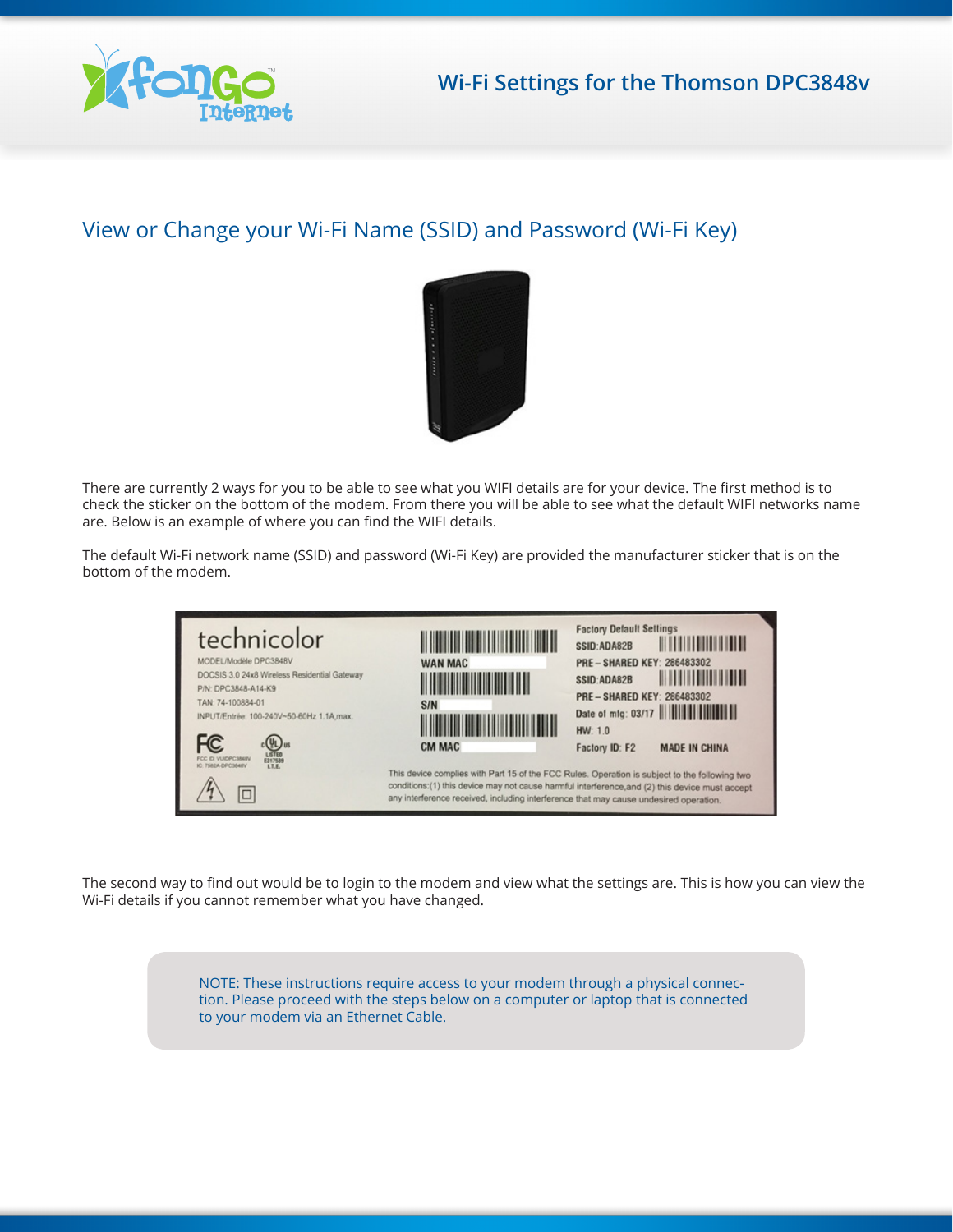

## **Wi-Fi Settings for the Thomson DPC3848v**

1. On a computer or laptop that is connected to your modem via an Ethernet Cable. Go to your internet browser (i.e. Chrome, Firefox, or Internet Explorer) and enter 192.168.0.1



Login with your modem credentials, the default credentials are:

- Username: fadmin
- Password is the last 4 characters of MAC and last 4 digits of serial number.

If you are unable to login, please contact customer support for assistance.

2. Navigate to **Wireless** from the top menu, then **Radio Settings** on the sub-menu.



3. Here you can access both 2.4Hz and 5Hz network settings, below are the recommended settings:

| <b>WPS</b>                     | Radio Settings   Wireless Security   Guest Network   MAC Filter   Advanced Settings   QoS            |                                            |                                               |      |  |  |
|--------------------------------|------------------------------------------------------------------------------------------------------|--------------------------------------------|-----------------------------------------------|------|--|--|
| <b>2.4GHz Wireless Network</b> |                                                                                                      |                                            |                                               | Help |  |  |
|                                | Wireless Interface<br><b>Enable</b>                                                                  | $O$ Disable                                |                                               |      |  |  |
|                                | Network Mode:<br><b>G/N Mixed</b>                                                                    | Scan 2.4GHz APs<br>$\overline{\mathbf{v}}$ |                                               |      |  |  |
|                                | <b>Channel Width:</b><br>20MHz Only                                                                  |                                            |                                               |      |  |  |
|                                | <b>Standard Channel:</b><br>Auto $\blacktriangledown$ (Channel: 1)                                   |                                            |                                               |      |  |  |
|                                | $Anto.$ $\overline{v}$<br><b>Extended Channel:</b>                                                   |                                            |                                               |      |  |  |
|                                | <b>Wireless Network Name (SSID)</b><br>87DD79                                                        | <b>BSSID</b><br>78:F2:9E:31:33:78          | <b>Broadcast SSID</b><br>$\blacktriangledown$ |      |  |  |
| <b>5GHz Wireless Network</b>   |                                                                                                      |                                            |                                               |      |  |  |
|                                | Wireless Interface<br>$\circledcirc$ Enable                                                          | $\bigcirc$ Disable                         |                                               |      |  |  |
|                                |                                                                                                      |                                            |                                               |      |  |  |
|                                | A/N/AC Mixed v<br>Scan 5GHz APs<br>Network Mode:                                                     |                                            |                                               |      |  |  |
|                                | Channel Width:<br>Auto (20, 40 or 80MHz) ▼                                                           |                                            |                                               |      |  |  |
|                                | <b>Standard Channel:</b><br>Auto <b>v</b> (Channel: 44)<br>Auto <b>v</b><br><b>Extended Channel:</b> |                                            |                                               |      |  |  |
|                                | <b>Wireless Network Name (SSID)</b>                                                                  | <b>BSSID</b>                               | <b>Broadcast SSID</b>                         |      |  |  |
|                                | 87DD79                                                                                               | 78:F2:9E:31:33:80                          | $\overline{\mathbf{v}}$                       |      |  |  |
|                                |                                                                                                      | <b>Save Settings</b>                       | <b>Cancel Changes</b>                         |      |  |  |
|                                |                                                                                                      |                                            |                                               |      |  |  |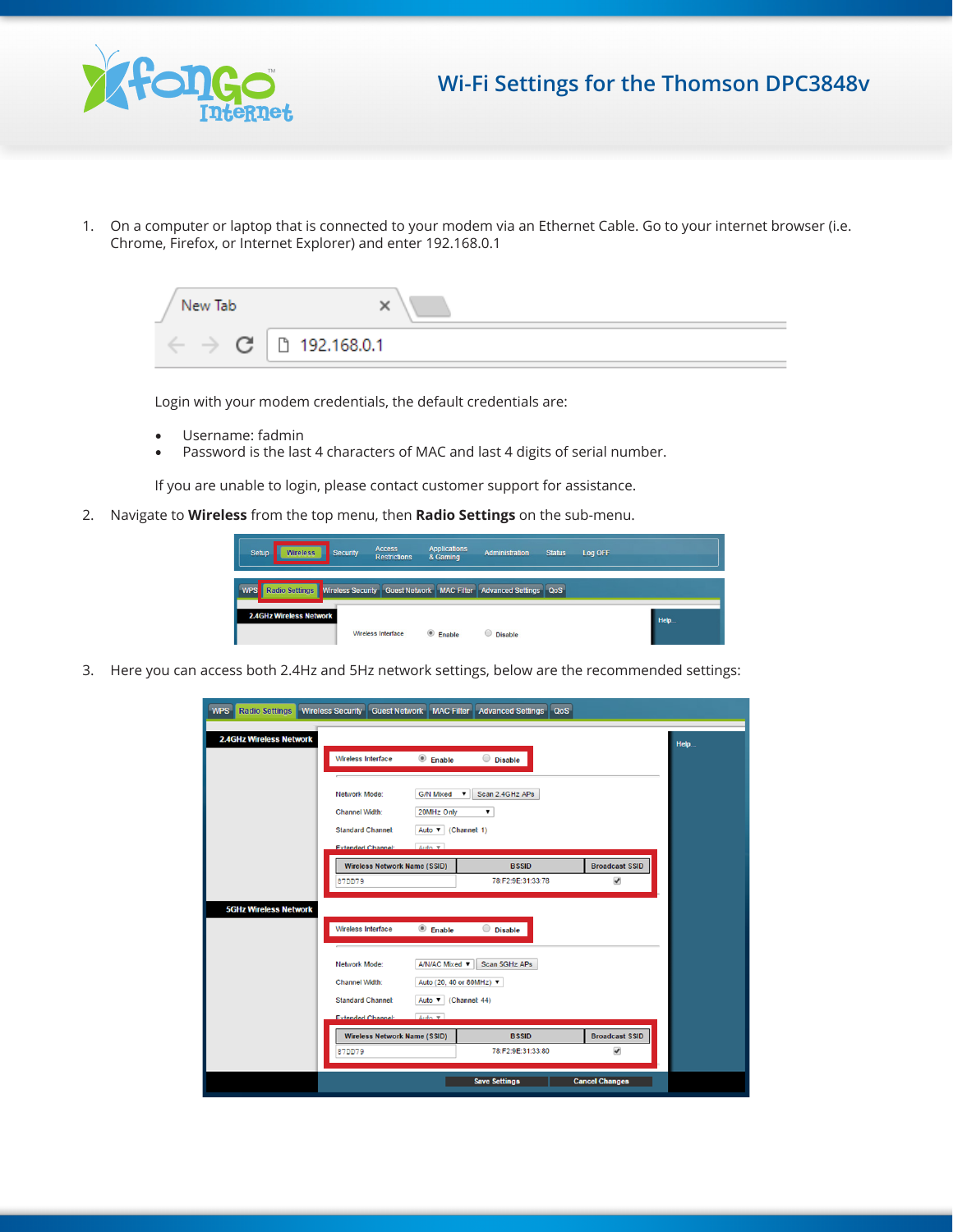

## **Wi-Fi Settings for the Thomson DPC3848v**

**Wireless Interface**: This is where you will find if the Wi-Fi is enabled or disabled. This can also be toggled via the On/Off button on the back of the modem. Careful not to press the button accidentally!

**Wireless Network Name (SSID):** This is the Wi-Fi network name, since this modem can broadcast both 2.4GHz and 5Hz networks simultaneously, you will want to differentiate them by name to reduce trouble with login later.

- 4. Click "**Apply**" to save any changes made, if you do not do this all changes will be lost.
- 5. Next, navigate to **Wireless** from the top menu, then the **Wireless Security** in the sub-menu

| <b>Wireless</b><br>Setup        | <b>Access</b><br><b>Security</b><br><b>Restrictions</b>             | <b>Applications</b><br>& Gaming                       | <b>Administration</b> | <b>Status</b>                      | Log OFF               |       |
|---------------------------------|---------------------------------------------------------------------|-------------------------------------------------------|-----------------------|------------------------------------|-----------------------|-------|
| <b>WPS</b> Radio Settings       | Wireless Security Guest Network MAC Filter Advanced Settings   OoS  |                                                       |                       |                                    |                       |       |
| <b>2.4GHz Wireless Security</b> | Network Name (SSID): 87DD79<br>Security Mode:<br><b>Encryption:</b> | WPA or WPA2-Personal ¥<br><b>AES+TKIP ¥</b>           |                       |                                    |                       | Help. |
|                                 | Pre-Shared Key:<br>Key Renewal                                      | <br>3600 seconds                                      |                       | Show key                           |                       |       |
| <b>SGHz Wireless Security</b>   | Network Name (SSID):<br>Security Mode:<br>Encryption:               | 87DD79<br>WPA or WPA2-Personal T<br><b>AES+TKIP *</b> |                       |                                    |                       |       |
|                                 | Pre-Shared Key:<br>Key Renewal:                                     | <br>3600 seconds                                      |                       | $\overline{\mathfrak{m}}$ Show key |                       |       |
|                                 |                                                                     |                                                       | <b>Save Settings</b>  |                                    | <b>Cancel Changes</b> |       |

**WPA Pre-Shared Key**: This is your WIFI password, hidden as \*\*\*\*\*\*. You can check-off Show Key to reveal the password.

6. Click "**Apply**" to save any changes made, if you do not do this all changes will be lost.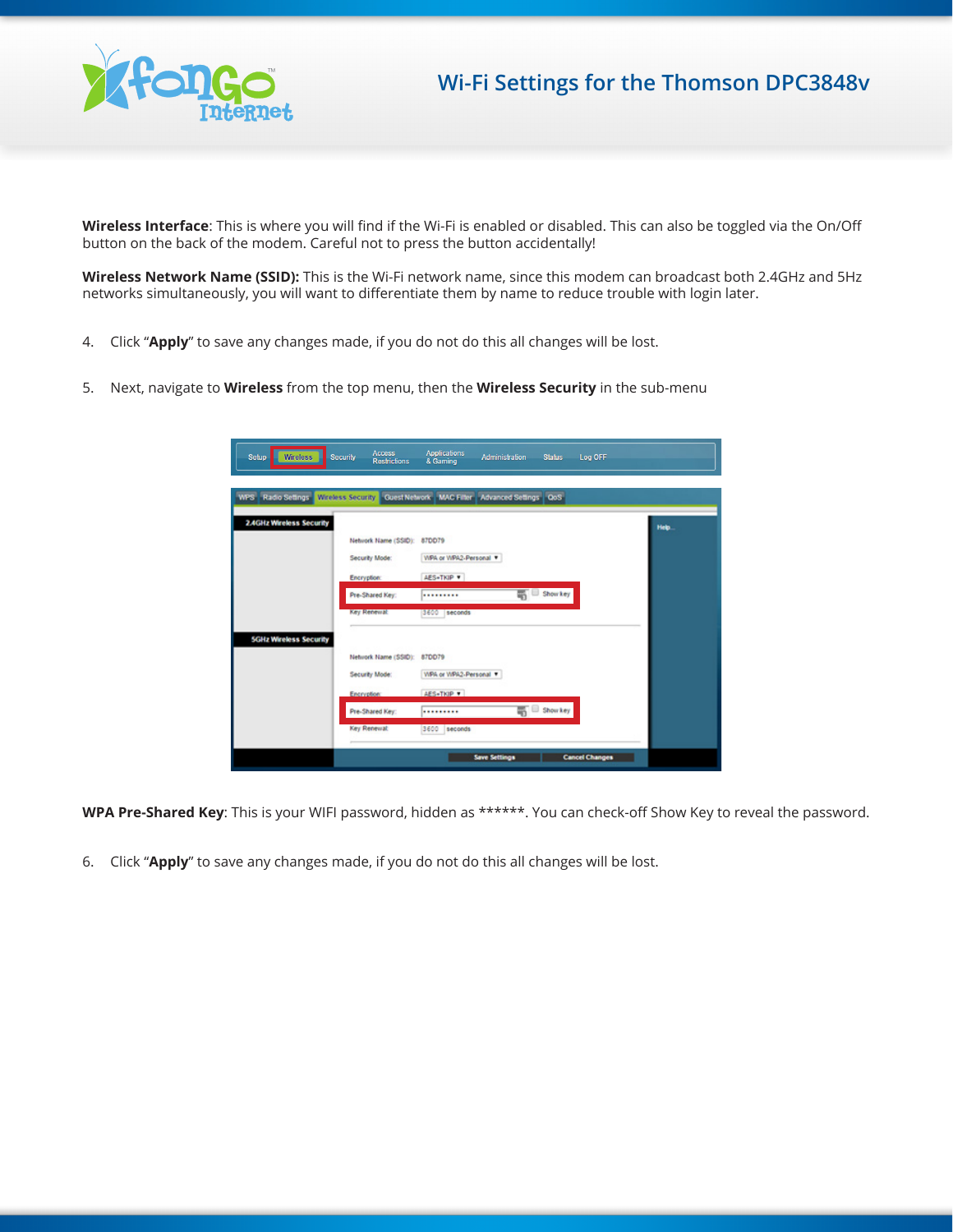

## Change Your Wi-Fi Frequency Setting

**Did you know that you can manage your Channel Settings?**

Your Wi-Fi signal runs on a frequency within the 2.4 Hz range, which is a popular choice for many wireless devices. At times, the Wi-Fi channel can become overcrowded with signals coming from other devices in the area. This causes your network to become unstable, as your modem and other devices nearby compete for space on the network. One of the ways to resolve this is to change the channel to a less populated one.

1. Go to your internet browser (i.e. Chrome, Firefox, or Internet Explorer) and enter 192.168.0.1



A window will pop-up asking for your modem login credentials, by default these credentials are provided on the insert included in with your modem. If you are unable to login using your modem credentials, please contact Worldline support.

2. Navigate to **Wireless** from the top menu, then **Radio Settings** on the sub-menu

| Setup<br><b>Wireless</b><br>Security                                                                    | <b>Access</b><br><b>Restrictions</b> | <b>Applications</b><br>& Gaming | <b>Administration</b> | <b>Status</b> | Log OFF |      |
|---------------------------------------------------------------------------------------------------------|--------------------------------------|---------------------------------|-----------------------|---------------|---------|------|
| Radio Settings   Wireless Security   Guest Network   MAC Filter   Advanced Settings   QoS<br><b>WPS</b> |                                      |                                 |                       |               |         |      |
| <b>2.4GHz Wireless Network</b>                                                                          | Wireless Interface                   | <b>Enable</b>                   | <b>Disable</b>        |               |         | Help |

3. Here you can access both 2.4Hz and 5Hz network settings, below are the recommended settings: